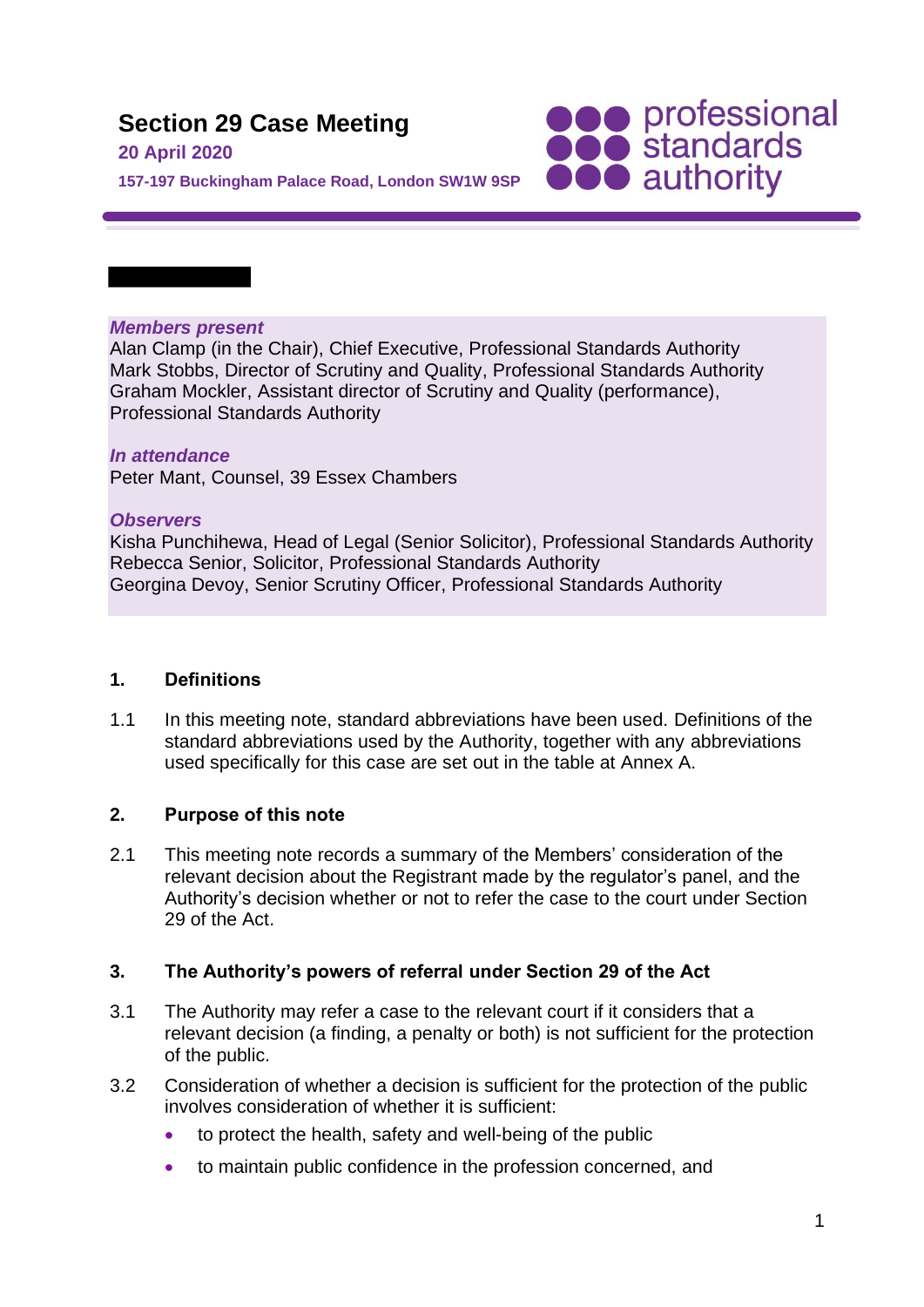**Section 29 case meeting on 20 April 2020**

- to maintain proper professional standards and conduct for members of that profession.
- 3.3 This will also involve consideration of whether the panel's decision was one that a disciplinary tribunal, having regard to the relevant facts and to the object of the disciplinary proceedings, could not reasonably have reached; or was otherwise manifestly inappropriate having regard to the safety of the public and the reputation of the profession (applying *Ruscillo*<sup>1</sup> ).

## **4. Conflicts of interest**

4.1 The Members did not have any conflicts of interest.

#### **5. Jurisdiction**

5.1 The Legal Advisor confirmed that the Authority had jurisdiction to consider the case under Section 29 of the Act. Any referral in this case would be to the High Court of Justice of England and Wales and the statutory time limit for an appeal would expire on 21 April 2020.

#### **6. The relevant decision**

- 6.1 The relevant decision is the Determination of the Panel following a hearing which concluded on
- 6.2 The Panel's Determination which includes the charges and findings is set out at Annex B.

#### **7. Documents before the meeting**

- 7.1 The following documents were available to the Members:
	- Determination of the panel
	- The Authority's Detailed Case Review
	- Transcripts of the hearing
	- NMC notification letter dated
	- Letter from the Authority dated
	- The NMC's Code
	- The NMC's Indicative Sanctions Guidance
	- The Authority's Section 29 Case Meeting Manual

<sup>&</sup>lt;sup>1</sup> CRHP v Ruscillo [2004] EWCA Civ 1356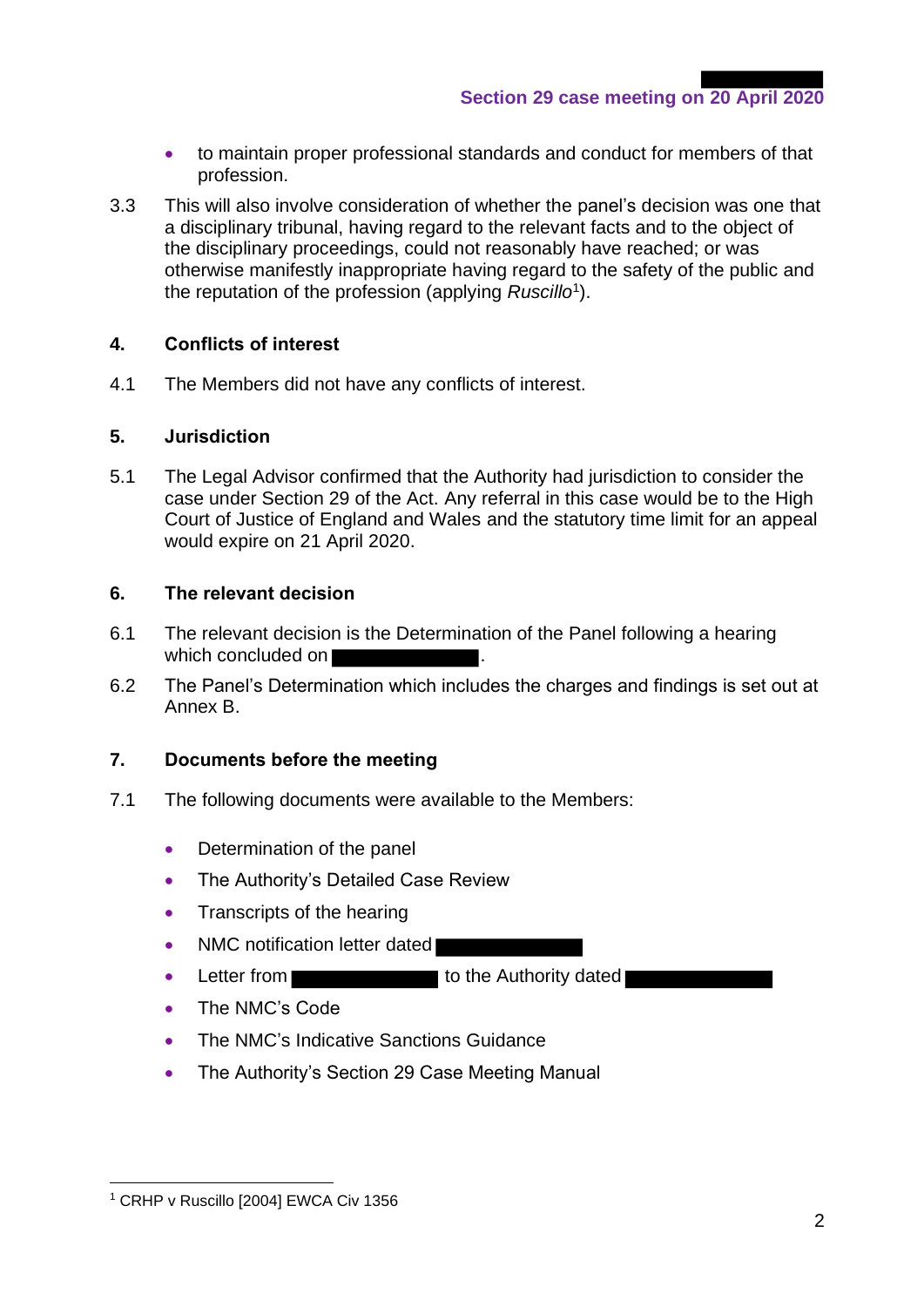**Section 29 case meeting on 20 April 2020**

7.2 Representations from the Registrant's representative at the Royal College of Nursing.

## **8. Background**

- 8.1 The Registrant was employed by the NHS Trust NHS Trust  $("the Trust")$  as the  $b$  $\blacksquare$  and  $\blacksquare$
- 8.2 The Registrant had a successful career and an unblemished record before taking up employment at the Trust. She worked in various senior roles for

(later **)** up to when she became at ( ). She held this role for three years before moving to the Trust. After leaving the Trust she worked for a period of over a year as  $\parallel$ **for for** *for for for for for for for for for for for for for for for for <i>for* **<b>***for for <i>for**<i>for**<i>for**<i>for**<i>for**<i>for**<i>for*work as a specialist advisor to the . No concerns have been raised about her performance in these roles.

- 8.3 NHS Trust ("the Trust") was created on to deliver community health services to people in their own homes and at various locations across **that if it rands**. The services that it rands included: (i) a Community District Nursing Service ("CDNS"); (ii) an Intermediate Bed Based Care Service ("IBBCS"); and (iii) heath care services at ("the Prison").
- 8.4 The Trust has been the subject of various reports and Inquiries which found that it was dysfunctional and had inadequate leadership from the outset. Concerns include poor governance, an inexperienced executive team and lack of effective scrutiny from Non-Executive Directors. The Trust had to meet challenging savings targets that were externally imposed, but the Board also chose to pursue Foundation Trust status which required it to meet stringent financial criteria, and aggressively pursued costs cutting targets
- 8.5 The charges against the Registrant fell broadly into two categoriesmanagement failings and bullying.
- 8.6 The alleged management failings included:
	- Failure to ensure an adequate Quality Impact Assessment ("QIA") process was followed in respect of Cost Improvement Plans ("CIPs") (allegation 1);
	- Failure to take adequate action in respect of reported inadequacies and concerns in relation to the CDNS (allegation 2) and IBBCS (allegation 3);
	- Attempting to minimise concerns in respect of the CDNS and IBBCS (allegation 4);
	- In relation to services provided at the prison, (i) failing to ensure SUI reports were conducted into deaths in custody, (ii) failing to ensure adequate escalation and/or action following concerns raised in PPO reports, (iii) failing to take adequate action in respect of various concerns,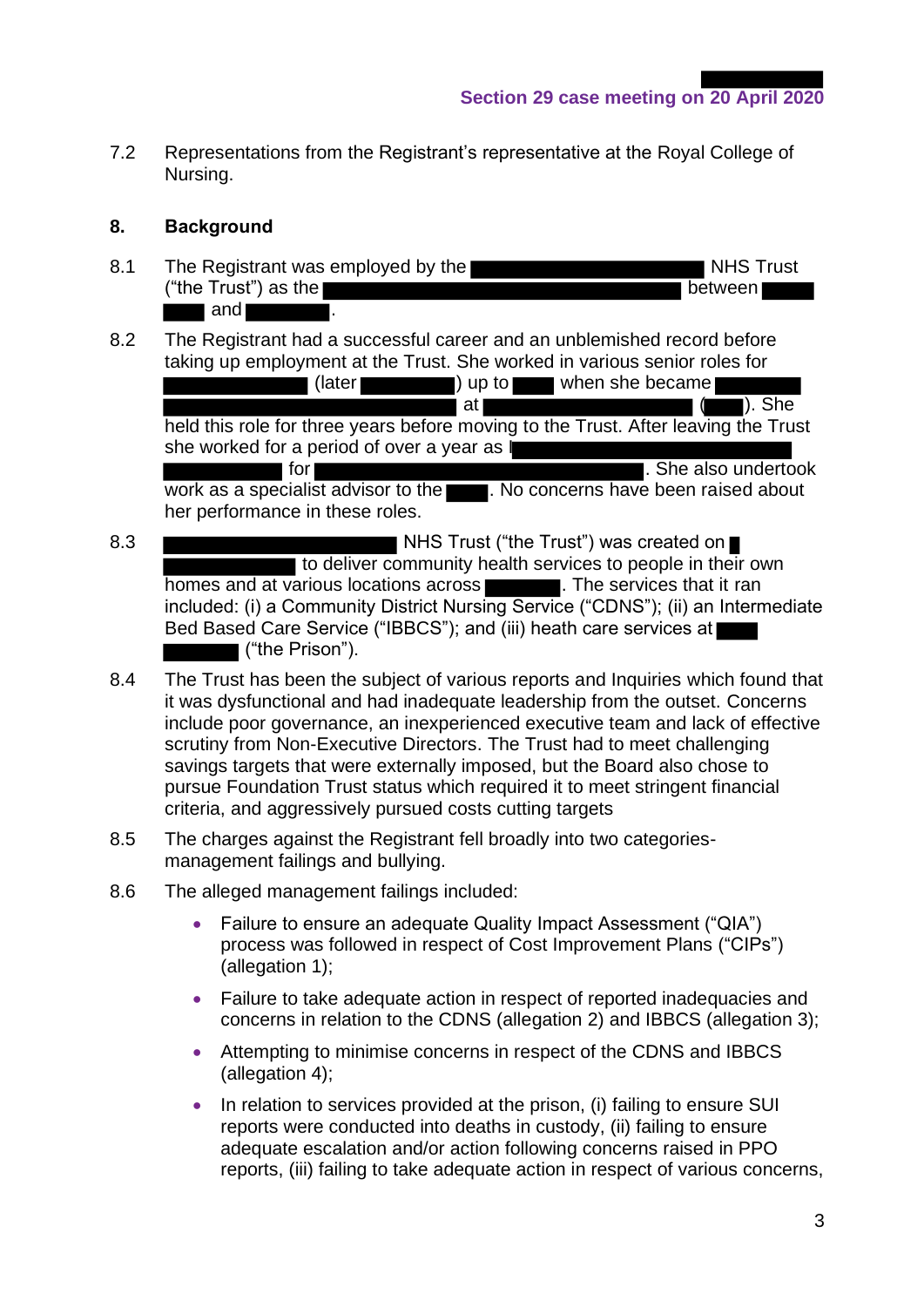and (iv) failing to ensure that adequate standards of care were maintained (allegation 5);

- Failing to take adequate action in respect of an alleged assault/hostage taking of a member of staff by a patient (allegation 6); and
- Dishonestly amending a records of an interview with the Deputy HR Director  $($  ) (allegations 7 and 8).
- 8.7 The bullying allegations involved bullying of two colleagues Colleagues A and B – over a prolonged period. Both were relatively senior and were already in post when the Registrant was appointed and had worked for the predecessor Trust.
- 8.8 The case against the Registrant was heard alongside cases against the Head of Health Care and two Primary Care Managers from the Prison (Registrants B, C and D). The charges against those registrants concerned failure to adequately escalate or take adequate action in respect of reported inadequacies; failure to ensure that investigations and SUI reports were undertaken; and discouraging staff from reporting adverse incidents. The Panel found no case to answer in respect of these cases and accepted that there was evidence that they were reporting and escalating concerns.
- 8.9 The hearing took place over a total of (although a significant number of those days were non-sitting days). At the fact-finding stage, the Panel heard evidence from **witnesses on behalf of the NMC and five character witnesses** on behalf of the Registrant, as well as hearing from the Registrant in person. The Registrant denied the allegations, emphasising the size of her role, the pressures that she was under and lack of support from the Board. The determination on the facts was handed down on **The state of the state of the panel**. The panel found the majority of the allegations proved.
- 8.10 Stage 2 of the proceedings commenced on **EXACTER 1999.** The Panel heard further evidence from the Registrant and one additional character witness. The Registrant also submitted a reflective piece which included some expressions of regret and identified some areas where her practice had changed (such as getting people to check her important emails). She stated that she accepted Colleagues A and B felt bullied and apologised for how she made them feel, but she continued to maintain that she had not acted as alleged and much of her reflection and oral evidence focused on the pressures she felt she was under and on the role of others, including the Chief Executive. She stated that she could not "square" the charges against her with the person that she knew she was. The decision on misconduct and impairment was handed down on  $\blacksquare$ . The decision on sanction (and interim order) was handed down
	- on |
- 8.11 The Panel found that all but one of the charges individually and cumulatively amounted to misconduct, noting that the management failings: (i) represented a prolonged failure to take adequate action in respect of significant concerns in three separate areas of the Trust; (ii) occurred over an extended period; and (iii) compromised the care of patients.
- 8.12 It noted that the bullying occurred over a lengthy period and involved four different members of staff all of whom were junior to the Registrant; (ii) the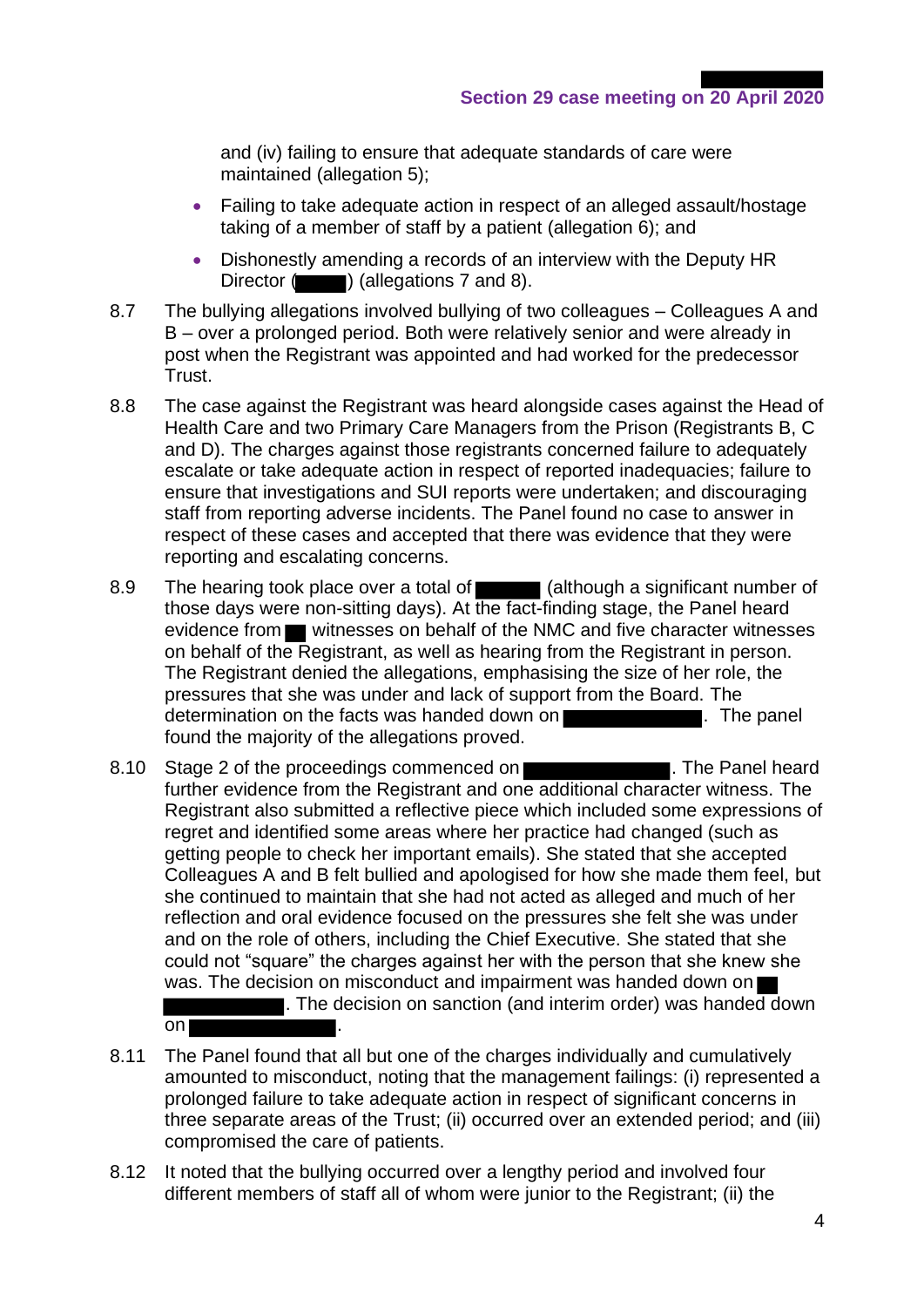Registrant's actions impacted on the mental health and well-being of the staff; and (iii) the "severe impact" of the bullying was likely to have impacted on patient care.

- 8.13 In determining that the Registrant's fitness to practise was impaired, it stated that the Registrant's management failings had compromised levels of service which exposed patients to unwarranted risk of harm; and her management failings and bullying conduct also brought the profession into disrepute and breached fundamental tenets of the profession.
- 8.14 The Panel accepted the evidence from character witnesses who worked with the Registrant before or after her tenure at the Trust that they found her to be an "effective, supportive and respected senior leader". To this extent, the Panel accepted that the charges were "out of character" in an otherwise long, unblemished and successful career. However, it noted that the charges were serious and spanned her entire three-year tenure at the Trust.
- 8.15 The Panel accepted that: (i) the Trust was already in a difficult situation when the Registrant joined in **Theory and that these difficulties persisted after she left;** and (ii) there were others with responsibility for governance. However, it found "in relation to this aspect" that the Registrant had still not "fully" accepted personal responsibility and accountability for her failings.
- 8.16 It stated that the reflective piece demonstrated "limited" insight. Whilst the Registrant appeared to accept some responsibility this was followed with criticism and blame for others, seeking to minimise that responsibility. It was concerned that, whilst the Registrant had recognised the scale of her role and financial drive as "trigger points", she had not linked it to her behaviour at the time. It noted that little, if any, consideration was given to the effect of her behaviour on patients or staff.
- 8.17 In relation to remediation, it noted that work the Registrant had undertaken while she had been under interim suspension involved using some relevant skills, but that she had not undertaken any training relevant to her previous role in the NHS.
- 8.18 Taking all these matters into account, the Panel was not satisfied that, if she found herself in a similarly "undoable job" and pressured environment, away from her support network, that she would not revert to conducting herself in the way she had done at the Trust. It stated that the Registrant had not demonstrated "full enough" understanding of her failings to reassure the Panel that there was no risk of repetition. It therefore found that the Registrant's fitness to practise was impaired on public protection grounds.
- 8.19 It also found that public confidence would be "wholly undermined" if a finding of impairment was not made.
- 8.20 At the sanction stage, the Panel identified the following aggravating and mitigating factors
- 8.21 It rejected taking no action, imposing a caution or imposing conditions, before going on to consider suspension. It stated that the nature of the misconduct could not be addressed through retraining and conditions of practice.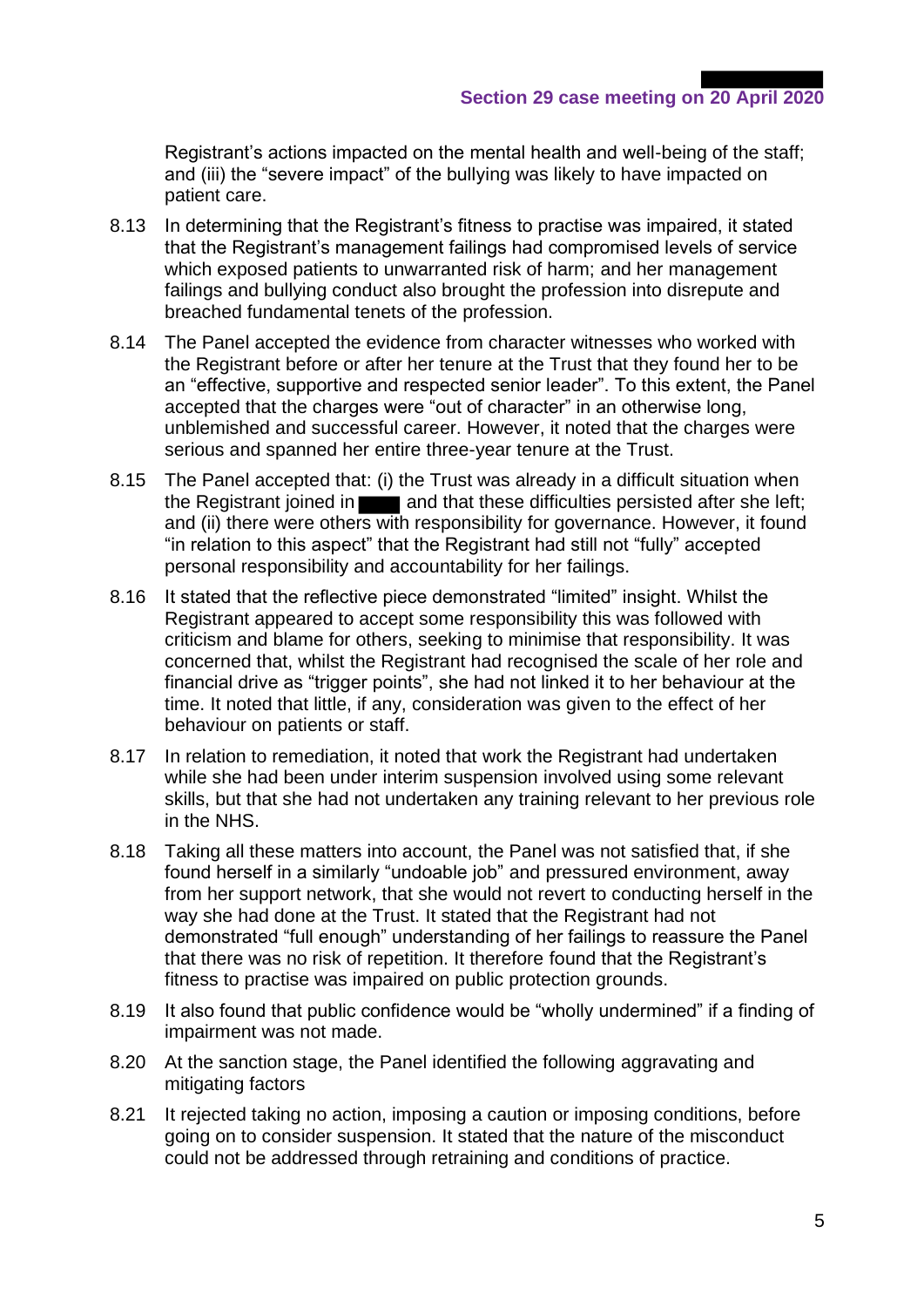- 8.22 It cited relevant parts of the Sanctions Guidance in respect of suspension which stated that suspension may be appropriate where the misconduct is not "fundamentally incompatible" with continued registration and identified factors which indicate that this is more likely to be the case, namely:
	- a single instance of misconduct but where a lesser sanction is not sufficient
	- no evidence of harmful deep-seated personality or attitudinal problems
	- no evidence of repetition of behaviour since the incident
	- the Committee is satisfied that the nurse or midwife has insight and does not pose a significant risk of repeating behaviour
- 8.23 The Panel noted that, although there had been a clear breach of fundamental tenets of the profession, there were mitigating circumstances. It considered that the failings had to be looked at in the context of the Registrant's overall career and "the circumstances and nature of [her] role at [the Trust]". It noted that all character witnesses spoke of the Registrant's professionalism in exceptional terms and cited the Interim Chief Officer of who stated that "I believe the profession would suffer a grave loss should [the Registrant's] name be removed from the register".
- 8.24 The Panel considered that the bullying charges were of an attitudinal nature, but held that the character evidence it had heard suggested this was out of character. It referred to evidence that she had mentored and developed the careers of a number of the people who gave character evidence, and stated that it was satisfied that any attitudinal problem exhibited at the Trust was not deep-seated or irredeemable.
- 8.25 While it had found limited insight at the impairment stage, it noted that the Registrant had just two weeks to reflect on its findings of fact before giving evidence. It stated that this was a short time to reflect and re-evaluate in the overall context of the case. It saw "no reason why, at this stage, if you were given further opportunity to reflect you would not be able to develop your insight further".
- 8.26 The Panel stated that, although it had determined that there was a risk of repetition "it did not consider that this risk was so significant as to warrant a striking-off order". It stated that it was not in the public interest to permanently remove such an experienced and respected nurse from practice. On this basis it found that striking-off would be disproportionate. It did not consider the guidance on striking-off or how this might be relevant to the case.
- 8.27 The Panel imposed a 12 month suspension with review.

## **9. Applying Section 29 of the 2002 Act**

- 9.1 The Members considered all the documents before them and received legal advice.
- 9.2 The Members discussed the following concerns about the decision: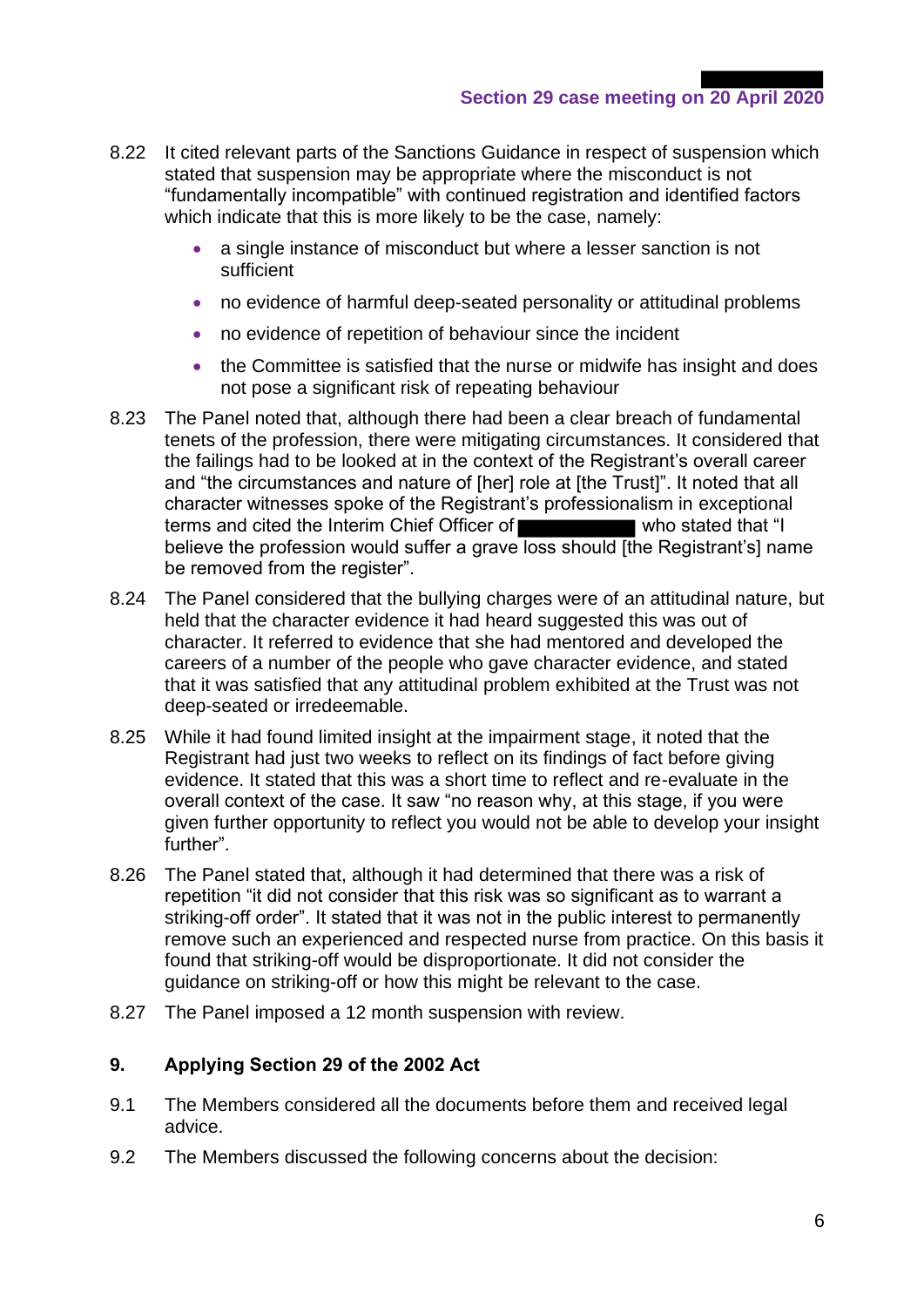#### *Was the sanction of a 12 month suspension order, with review, sufficient to satisfy public protection and public confidence in the profession?*

- 9.3 Prior to their consideration of this point, the Members agreed that there were no areas of concerns with the Panel's finding of fact as well as the misconduct and impairment findings.
- 9.4 The Members agreed that the main issue in this case was the adequacy of the sanction imposed.
- 9.5 The Members considered a number of different factors when considering whether the sanction was sufficient, firstly;
- 9.6 The circumstances at the Trust:
	- The Members were concerned that the Panel's reasons at the sanction stage did not address in any detail: (i) what it was about the prevailing circumstances at the Trust that mitigated the gravity of the misconduct; or (ii) the extent to which the Registrant contributed to these circumstances. The Members considered that it made it difficult to understand exactly how the Panel perceived these matters.
	- However, the Members agreed that there was ample evidence before the Panel to justify the finding that the circumstances at the Trust were very challenging. The Members noted that the Trust was under significant financial pressure; the Registrant's role was very extensive (it was split after she left); and difficulties were already present when the Registrant arrived and persisted after she left.
	- The Members considered that the Panel could be criticised for not analysing these issues more closely, explaining in more detail the weight that was attached to this mitigating factor, and the extent to which it considered that the Registrant played a part in creating the challenging environment by failing to escalate concerns and contributing to a culture of bullying. As a member of the Board she had a duty to seek to address these concerns which she failed to do over three years. However, the Members agreed that the Panel were not necessarily wrong to rely on context as a significant mitigating factor, as in the Bawa-Garba case.

#### 9.7 Insight;

• The Members noted the Panel's statement that it saw "no reason why, at this stage, if you were given further opportunity to reflect you would not be able to develop your insight further." Whilst the Members considered this a generous approach, especially as the Registrant had ample time from when these allegations arose to develop insight, they noted that at the impairment stage of proceedings, the Panel did not find that there was no insight, rather that her insight was limited. The Members further noted the Registrant's records before and after her tenure at the Trust, as well the oral evidence she gave to the Panel and agreed that this was another reason to believe that further insight was possible.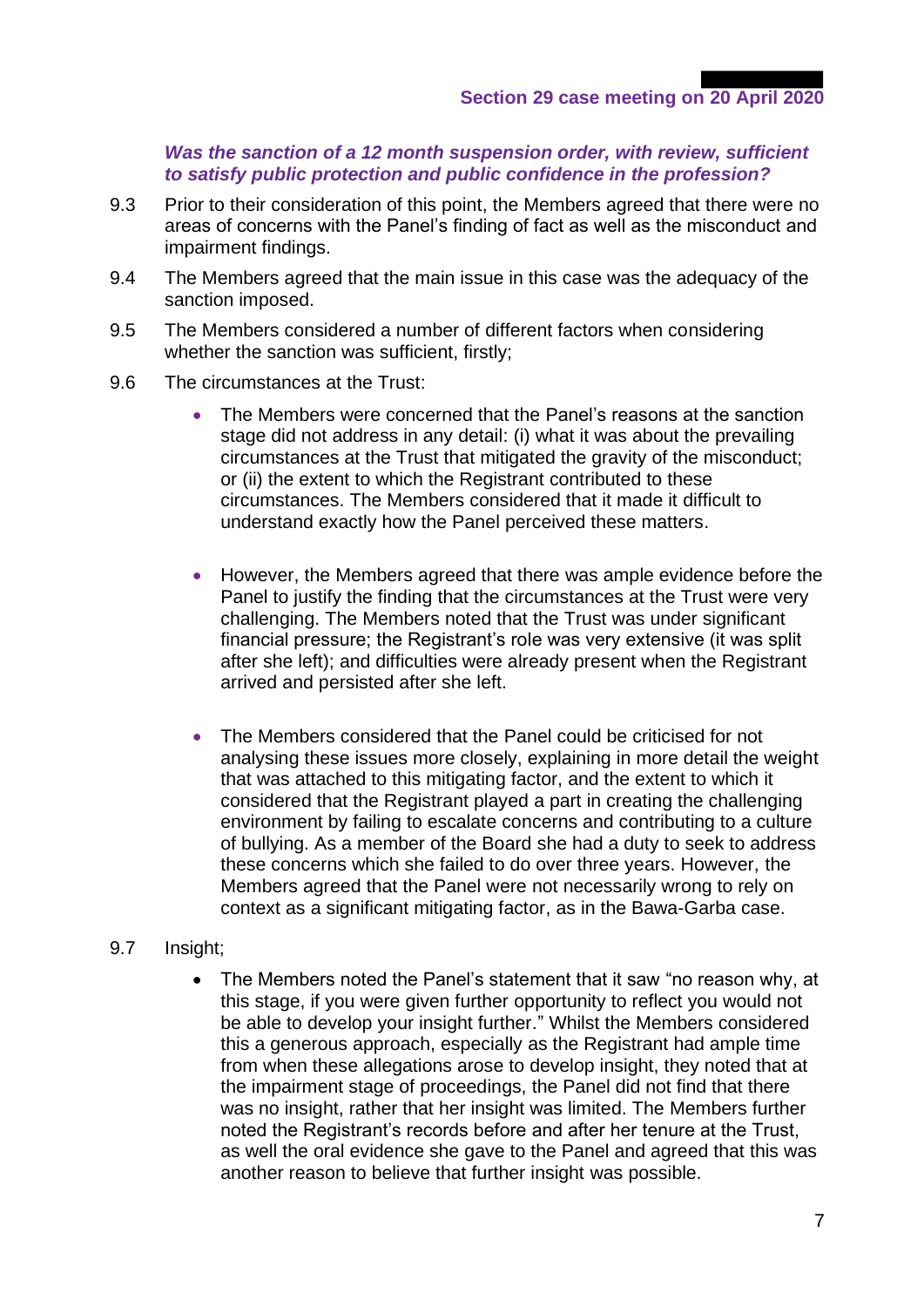- The Members concluded that, whilst another Panel could have come to a different conclusion, the Panel's decision to afford the Registrant further time to develop insight, was not unreasonable.
- 9.8 The NMC's Sanctions Guidance;
	- The Members noted that the Panel cited passages of the sanctions guidance on suspension but did not cite the passages on erasure.
	- Of the passages that were cited, (this was not an isolated incident, there was arguable some evidence of a deep-seated attitudinal failing and limited insight) the Members considered that these pointed to the more serious sanction of strike off and that the Panel had failed to provide adequate reasons as to why strike off was not imposed.
	- Further, the Members were concerned that the Panel had failed to address specific parts of the Sanctions Guidance that set out three key considerations for considering striking off, namely:
		- Do the regulatory concerns about the nurse or midwife raise fundamental questions about their professionalism?
		- Can public confidence in nurses and midwives be maintained if the nurse or midwife is not removed from the register?
		- Is striking-off the only sanction which will be sufficient to protect patients, members of the public, or maintain professional standards?
- 9.9 Whilst the Members noted that these were key considerations, they agreed that they did not point obviously to strike-off being the appropriate sanction in this case, and that this was guidance.
- 9.9 Weight given to aggravating and mitigating factors;
	- The Members noted that the NMC had raised concerns about the weight attached to aggravating and mitigating factors. However, the Members noted that weight is very much a matter of judgment for the Panel. Whilst the Panel did not expressly state what weight it gave to different factors, it is clear from its reasoning as a whole that it placed little emphasis on the Registrant's voluntary work and that her long distinguished career and potential to contribute positively in the future were the primary reasons for the decision that it reached.
	- The Members agreed that the Panel had failed to grapple explicitly with the aggravating and mitigating factors, but concluded that there were mitigating factors, from the decision as a whole, it was possible to understand why the Panel had reached the decision it had.
- **10.** Can public confidence be maintained without striking-off?
- 10.1 The Members noted the issue of public confidence was not addressed at all in the Panel's reasoning on suspension or erasure. The only reference to it at sanction stage was when the Panel stated that the order would mark the importance of maintaining public confidence in the profession and would send to the public and the profession a clear message about the standard of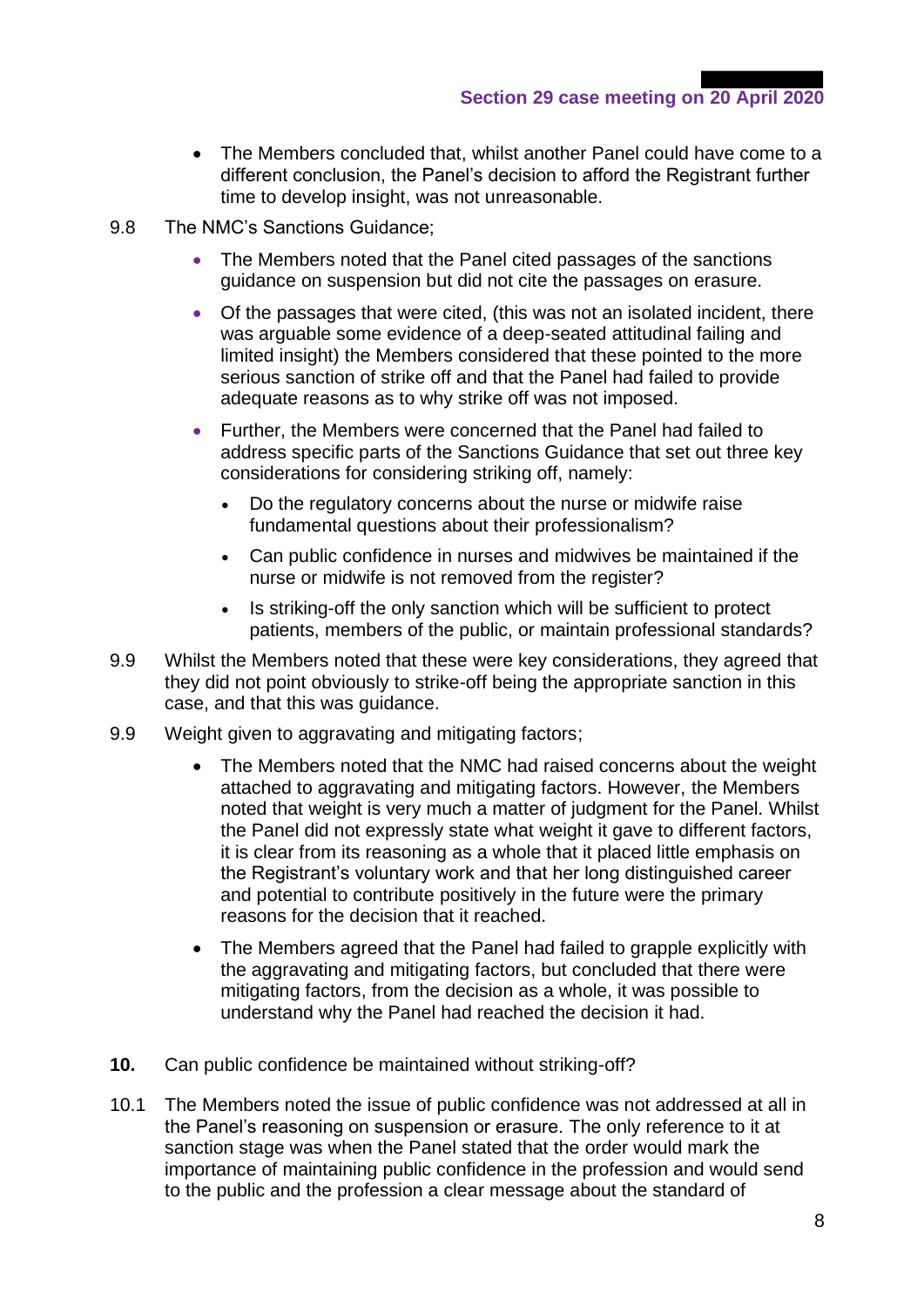behaviour required of a registered nurse. The failure to consider whether maintenance of public confidence required erasure arguably was a material flaw. However, taking in all the factors of the case and particularly the context of the case, the Members agreed that whilst serious, the Registrant's actions were not so serious on public confidence grounds that strike off was the only reasonable sanction available to the Panel. The Members noted that a 12 month suspension with review is the second most serious sanction available to a Panel.

## **Conclusion on insufficiency for public protection**

10.2 The Members considered that this was a serious case and that erasure was open to the Panel. However, it also considered that it was open to the Panel to take account of the context, the registrant's career and that there was some insight. The 12 month suspension would ensure that the public protection elements were addressed and the review that was ordered would be able to consider whether progress had been made. The mitigating circumstances were such that it could not be said that erasure was manadated. Therefore, despite the flaws in the decision, the Members considered that the 12 month suspension order with a review was not insufficient to protect the public.

#### **11. Referral to court**

11.1 Having concluded that the Panel's Determination was not insufficient for public protection, the Members were not required to consider whether they should exercise the Authority's power under Section 29 to refer the case to the relevant court.

## **12. Learning points**

12.1 The Members agreed that the learning points set out at Appendix C should be communicated to the Regulator.

A- Camp

**28 April 2020**

**………………………………………….. …………………………………………..**

**Alan Clamp (Chair) Dated**